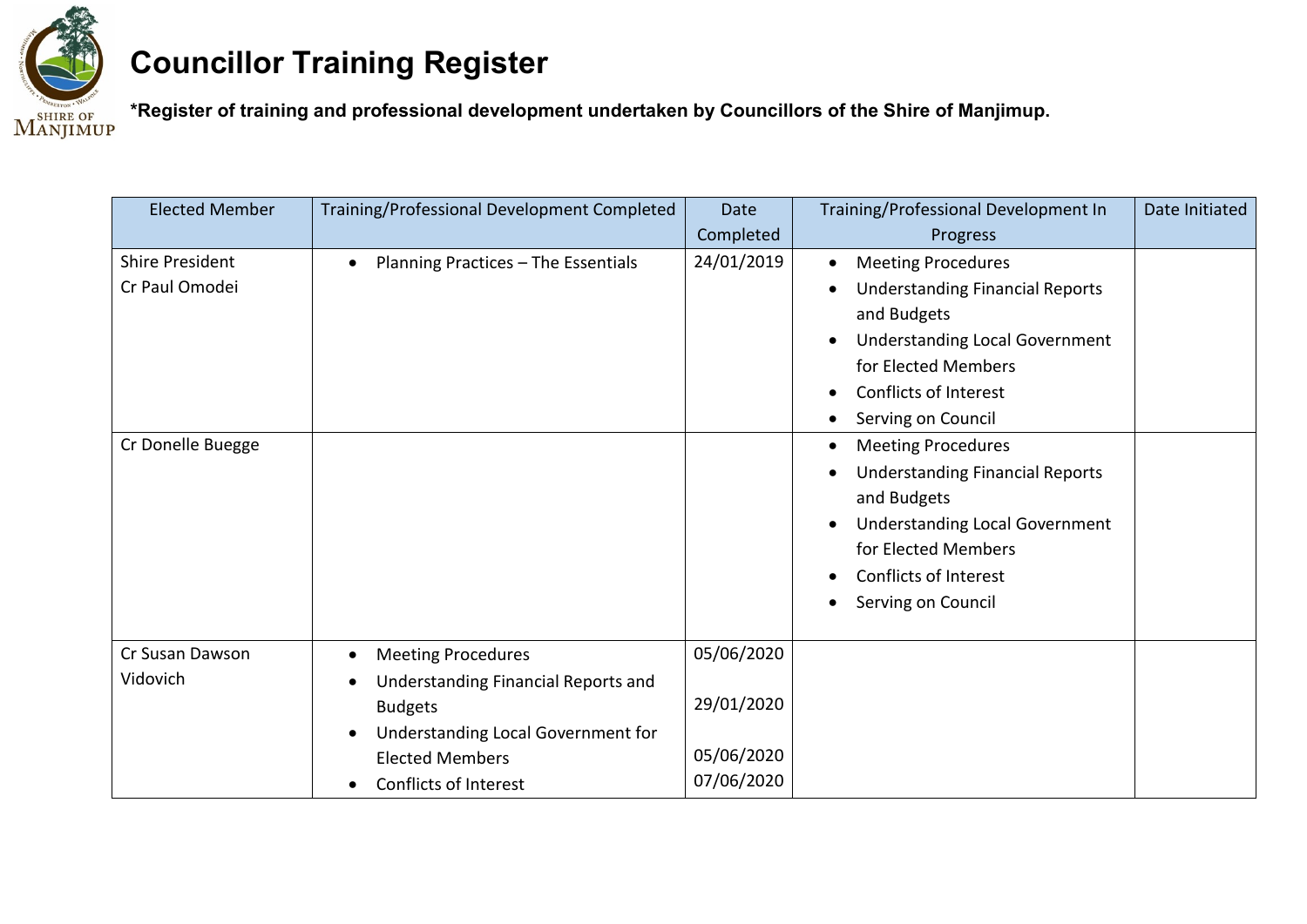

**\*Register of training and professional development undertaken by Councillors of the Shire of Manjimup.** 

|                        | Serving on Council                              | 26/09/2020 |
|------------------------|-------------------------------------------------|------------|
| Cr Wendy Eiby          | Conflicts of Interest                           | 29/01/2018 |
|                        | Manage Recovery Activities for Local            |            |
|                        | Government                                      | 30/05/2019 |
|                        | Meeting Procedures & Debating                   |            |
|                        | Serving on Council                              | 19/02/2018 |
|                        | Understanding Financial Reports and             |            |
|                        | <b>Budgets</b>                                  | 29/03/2018 |
|                        | Understanding Local Government for              |            |
|                        | <b>Elected Members</b>                          | 24/01/2018 |
|                        | Participate in Local Government                 |            |
|                        | <b>Emergency Management Preparation</b>         | 29/05/2019 |
| Deputy Shire President | Understanding Local Government for<br>$\bullet$ |            |
| Cr Denise Jenkins      | <b>Elected Members</b>                          | 18/09/2020 |
|                        | <b>Meeting Procedures</b>                       | 18/09/2020 |
|                        | <b>Conflicts of Interest</b>                    | 11/09/2020 |
|                        | Understanding Financial Reports and             |            |
|                        | <b>Budgets</b>                                  | 16/10/2020 |
|                        | Serving on Council                              | 16/10/2020 |
| Cr Kenneth Lawrence    | Serving on Council                              | 09/10/2020 |
|                        | <b>Meeting Procedures</b>                       | 20/05/2020 |
|                        | Conflicts of Interest                           | 16/05/2020 |
|                        | Understanding Financial Reports and             |            |
|                        | <b>Budgets</b>                                  | 16/10/2020 |
|                        |                                                 |            |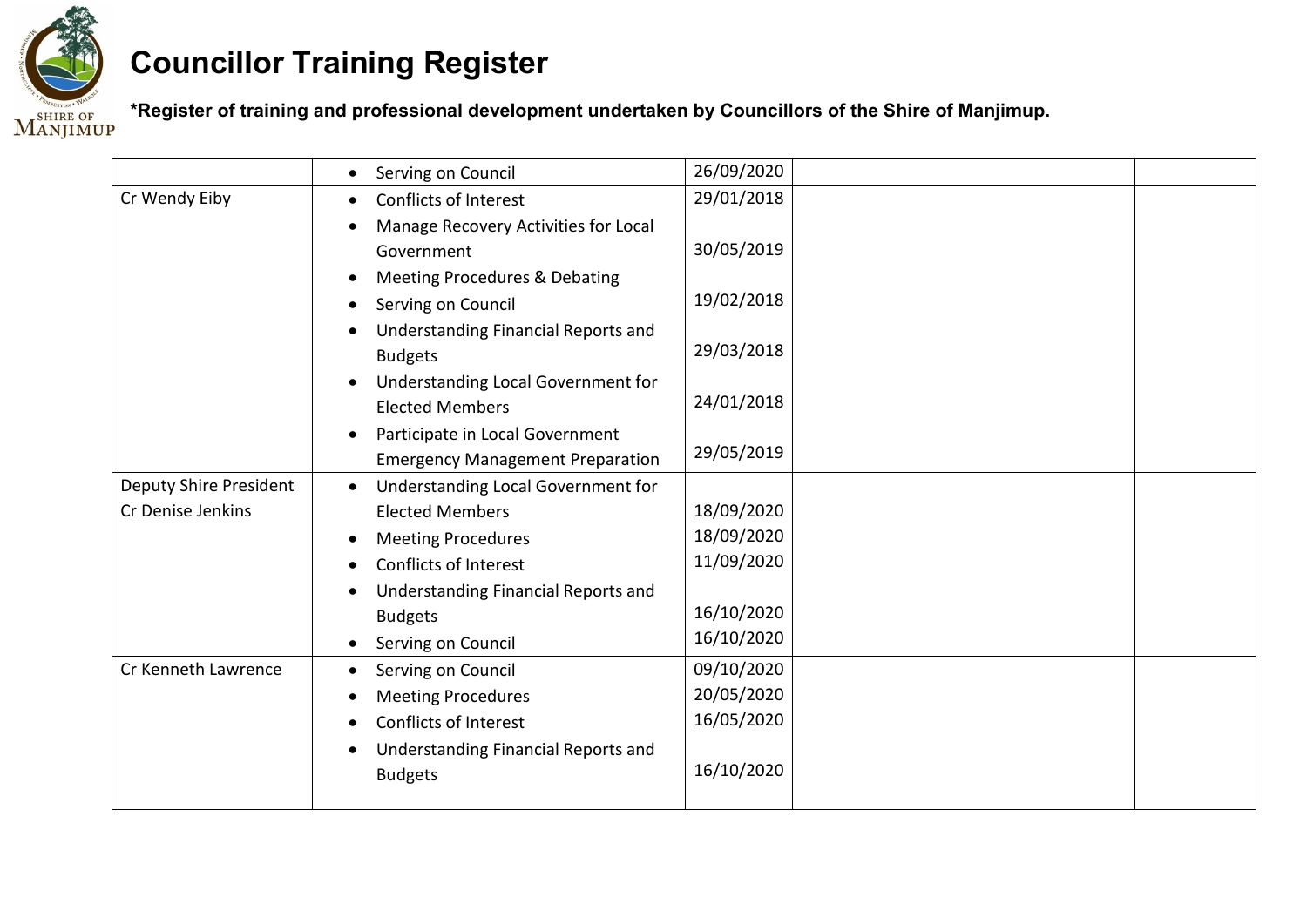

**\*Register of training and professional development undertaken by Councillors of the Shire of Manjimup.** 

| Cr Kenneth Lawrence<br>(cont.) | Understanding Local Government for<br><b>Elected Members</b>                                                                                                                                                                                                         | 16/10/2020                                                                                     |                                                                                                                                                                                                                       |
|--------------------------------|----------------------------------------------------------------------------------------------------------------------------------------------------------------------------------------------------------------------------------------------------------------------|------------------------------------------------------------------------------------------------|-----------------------------------------------------------------------------------------------------------------------------------------------------------------------------------------------------------------------|
| Cr Kim Skoss                   | Planning Practices - Advanced<br>Conflicts of Interest<br><b>Professionally Speaking</b><br>Understanding Local Government for<br><b>Elected Members</b><br>Serving on Council<br><b>Meeting Procedures</b><br>Understanding Financial Reports and<br><b>Budgets</b> | 29/01/2019<br>06/09/2020<br>27/08/2019<br>07/09/2020<br>05/09/2020<br>01/09/2020<br>18/09/2020 |                                                                                                                                                                                                                       |
| Cr Jennifer Willcox            |                                                                                                                                                                                                                                                                      |                                                                                                | Serving on Council<br>$\bullet$<br><b>Understanding Local Government</b><br>for Elected Members<br><b>Meeting Procedures</b><br><b>Conflicts of Interest</b><br><b>Understanding Financial Reports</b><br>and Budgets |
| Cr Robert Taylor               | Serving on Council<br>Understanding Local Government for<br><b>Elected Members</b><br><b>Meeting Procedures</b><br><b>Conflicts of Interest</b>                                                                                                                      | 09/10/2020<br>18/09/2020<br>18/09/2020<br>11/09/2020                                           |                                                                                                                                                                                                                       |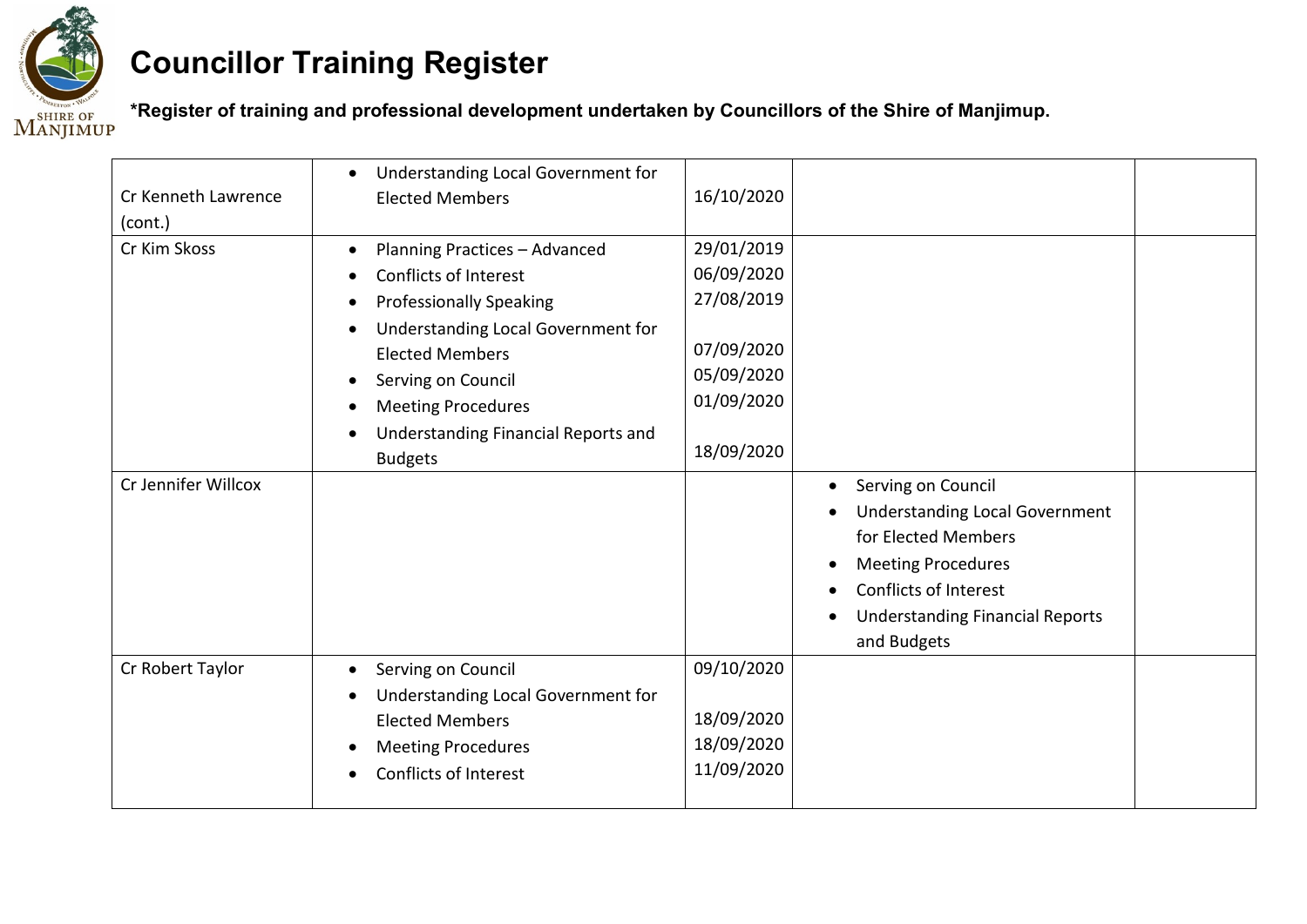

**\*Register of training and professional development undertaken by Councillors of the Shire of Manjimup.** 

| Cr Robert Taylor (cont.) | Understanding Financial Reports and<br><b>Budgets</b>                                                                                                                                                                                                                                                                                                         | 16/10/2020                                                                                     |                                                                                                                                                             |
|--------------------------|---------------------------------------------------------------------------------------------------------------------------------------------------------------------------------------------------------------------------------------------------------------------------------------------------------------------------------------------------------------|------------------------------------------------------------------------------------------------|-------------------------------------------------------------------------------------------------------------------------------------------------------------|
| Cr Cliff Winfield        | <b>AIIMS Awareness Training</b><br>Manage Recovery Activities for Local<br>Government<br>Meeting Procedures & Debating<br>Participate in Local Government<br><b>Emergency Management Preparation</b><br>Understanding Financial Reports and<br><b>Budgets</b><br><b>Conflicts of Interest</b><br>Understanding Local Government for<br><b>Elected Members</b> | 30/09/2015<br>19/02/2018<br>12/07/2019<br>19/02/2018<br>12/07/2019<br>16/03/2021<br>19/03/2021 | Serving on Council<br>$\bullet$                                                                                                                             |
| Cr Murray Ventris        | Planning Practices - The Essentials<br><b>Planning Practices - Advanced</b><br>Meeting Procedures & Debating<br>Serving on Council                                                                                                                                                                                                                            | 24/01/2019<br>29/01/2019<br>30/04/2018<br>30/04/2018                                           | <b>Understanding Local Government</b><br>for Elected Members<br>Conflicts of Interest<br>$\bullet$<br><b>Understanding Financial Reports</b><br>and Budgets |

\*Pursuant of the Local Government Act 1995 Section 5.127:

(1) A Local Government must prepare a report each financial year on the training completed by Council members in the financial year.